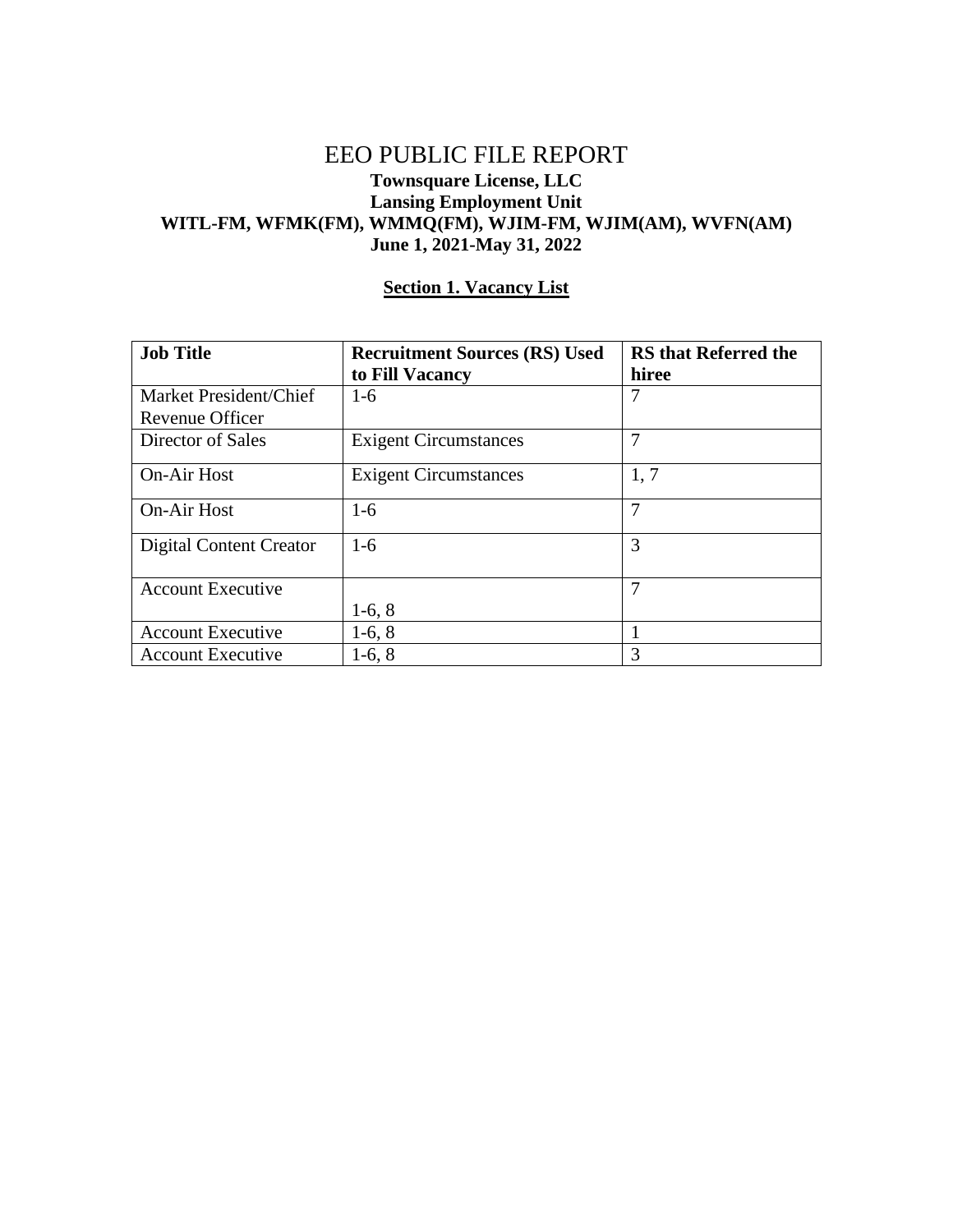## EEO PUBLIC FILE REPORT **Townsquare License, LLC Lansing Employment Unit WITL-FM, WFMK(FM), WMMQ(FM), WJIM-FM, WJIM(AM), WVFN(AM) June 1, 2021-May 31, 2022**

# **Section 2. Recruitment Source List**

| <b>RS</b>                                                  | <b>RS</b> Information          | <b>RS</b> Entitled to | No. of Interviews |  |
|------------------------------------------------------------|--------------------------------|-----------------------|-------------------|--|
| Number                                                     |                                | Vacancy               | Referred by RS    |  |
|                                                            |                                | Notification?         | over 12-month     |  |
|                                                            |                                | (Yes/No)              | period            |  |
| 1                                                          | Townsquare Media Careers web   |                       |                   |  |
|                                                            | page (via Greenhouse)          | N                     | 5                 |  |
| $\overline{2}$                                             | Social Media posts-Twitter and |                       |                   |  |
|                                                            | Facebook for all stations      | $\mathbf N$           | 0                 |  |
| 3                                                          | www.indeed.com (via            |                       |                   |  |
|                                                            | Greenhouse)                    | N                     | 4                 |  |
| $\overline{4}$                                             | www.glassdoor.com (via         |                       |                   |  |
|                                                            | Greenhouse)                    | $\mathbf N$           | 0                 |  |
| 5                                                          | www.diversityjobboard.com (via |                       |                   |  |
|                                                            | greenhouse                     | N                     | 0                 |  |
| 6                                                          | www.Linkedin.com               | N                     | 4                 |  |
| $\overline{7}$                                             | Referrals                      | N                     | 7                 |  |
| 8                                                          | Job Fairs (See Section III)    | N                     | $\Omega$          |  |
|                                                            |                                |                       |                   |  |
| <b>Total Number of Interviews over 12-month period: 20</b> |                                |                       |                   |  |
|                                                            |                                |                       |                   |  |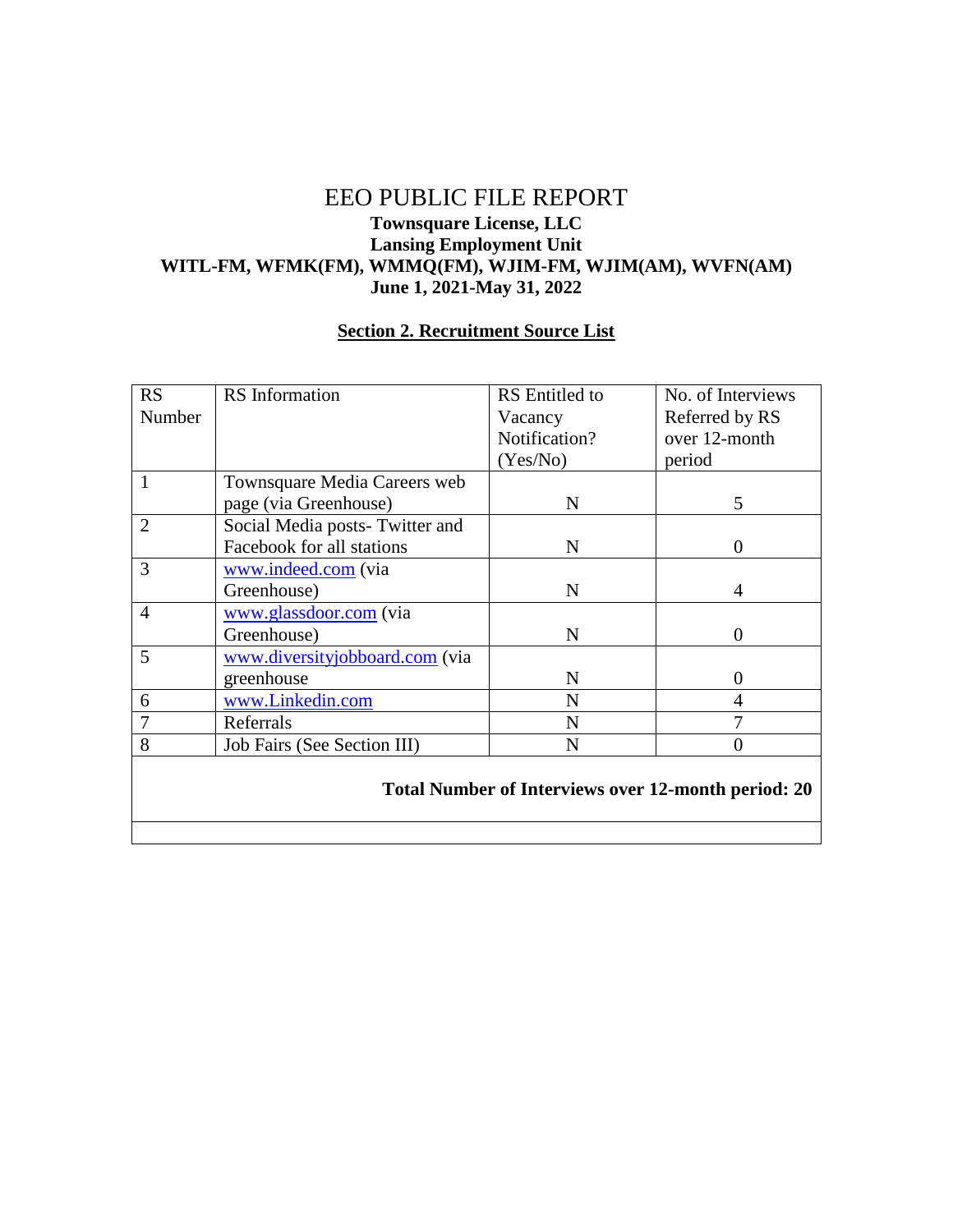### EEO PUBLIC FILE REPORT **Townsquare License, LLC Lansing Employment Unit WITL-FM, WFMK(FM), WMMQ(FM), WJIM-FM, WJIM(AM), WVFN(AM) June 1, 2021-May 31, 2022**

| On February 23, 2022, the Director of<br>Participation in events/programs sponsored<br>by educational institutions relating to career<br>Content conducted an hour-long Podcast for<br>opportunities in broadcasting<br>students at Central Michigan University.<br>The session covered the real-world work<br>experience after college, how the classes<br>taken at CMU helped gain past employment<br>and present position. Podcast is open to<br>CMU students as well as the general public.<br>It was promoted on social media and on<br>campus.<br>https://anchor.fm/wmhw/episodes/Depth-of-<br>Field-The-Evolution-of-Radio-with-<br>McConnell-Adams-e1emnvc<br>June-July 2021 a student from Michigan<br><b>Internship Program</b><br>State University was able to learn what it<br>takes to be an account executive. He went<br>on sales calls with senior staff. A Senior<br>Account Executive him on several sales<br>calls. He participated in the Townsquare<br>University training, sat in on the morning<br>shows, and learned some of the programs<br>that are used, effectiveness of cold calling,<br>and how to put a radio schedule together.<br>He worked with our Market President/CRO | <b>Type of Recruitment Initiative</b> | <b>Brief Description of Activity</b>      |
|------------------------------------------------------------------------------------------------------------------------------------------------------------------------------------------------------------------------------------------------------------------------------------------------------------------------------------------------------------------------------------------------------------------------------------------------------------------------------------------------------------------------------------------------------------------------------------------------------------------------------------------------------------------------------------------------------------------------------------------------------------------------------------------------------------------------------------------------------------------------------------------------------------------------------------------------------------------------------------------------------------------------------------------------------------------------------------------------------------------------------------------------------------------------------------------------------------|---------------------------------------|-------------------------------------------|
|                                                                                                                                                                                                                                                                                                                                                                                                                                                                                                                                                                                                                                                                                                                                                                                                                                                                                                                                                                                                                                                                                                                                                                                                            |                                       |                                           |
|                                                                                                                                                                                                                                                                                                                                                                                                                                                                                                                                                                                                                                                                                                                                                                                                                                                                                                                                                                                                                                                                                                                                                                                                            |                                       |                                           |
|                                                                                                                                                                                                                                                                                                                                                                                                                                                                                                                                                                                                                                                                                                                                                                                                                                                                                                                                                                                                                                                                                                                                                                                                            |                                       |                                           |
|                                                                                                                                                                                                                                                                                                                                                                                                                                                                                                                                                                                                                                                                                                                                                                                                                                                                                                                                                                                                                                                                                                                                                                                                            |                                       |                                           |
|                                                                                                                                                                                                                                                                                                                                                                                                                                                                                                                                                                                                                                                                                                                                                                                                                                                                                                                                                                                                                                                                                                                                                                                                            |                                       |                                           |
|                                                                                                                                                                                                                                                                                                                                                                                                                                                                                                                                                                                                                                                                                                                                                                                                                                                                                                                                                                                                                                                                                                                                                                                                            |                                       |                                           |
|                                                                                                                                                                                                                                                                                                                                                                                                                                                                                                                                                                                                                                                                                                                                                                                                                                                                                                                                                                                                                                                                                                                                                                                                            |                                       |                                           |
|                                                                                                                                                                                                                                                                                                                                                                                                                                                                                                                                                                                                                                                                                                                                                                                                                                                                                                                                                                                                                                                                                                                                                                                                            |                                       |                                           |
|                                                                                                                                                                                                                                                                                                                                                                                                                                                                                                                                                                                                                                                                                                                                                                                                                                                                                                                                                                                                                                                                                                                                                                                                            |                                       |                                           |
|                                                                                                                                                                                                                                                                                                                                                                                                                                                                                                                                                                                                                                                                                                                                                                                                                                                                                                                                                                                                                                                                                                                                                                                                            |                                       |                                           |
|                                                                                                                                                                                                                                                                                                                                                                                                                                                                                                                                                                                                                                                                                                                                                                                                                                                                                                                                                                                                                                                                                                                                                                                                            |                                       |                                           |
|                                                                                                                                                                                                                                                                                                                                                                                                                                                                                                                                                                                                                                                                                                                                                                                                                                                                                                                                                                                                                                                                                                                                                                                                            |                                       |                                           |
|                                                                                                                                                                                                                                                                                                                                                                                                                                                                                                                                                                                                                                                                                                                                                                                                                                                                                                                                                                                                                                                                                                                                                                                                            |                                       |                                           |
|                                                                                                                                                                                                                                                                                                                                                                                                                                                                                                                                                                                                                                                                                                                                                                                                                                                                                                                                                                                                                                                                                                                                                                                                            |                                       |                                           |
|                                                                                                                                                                                                                                                                                                                                                                                                                                                                                                                                                                                                                                                                                                                                                                                                                                                                                                                                                                                                                                                                                                                                                                                                            |                                       |                                           |
|                                                                                                                                                                                                                                                                                                                                                                                                                                                                                                                                                                                                                                                                                                                                                                                                                                                                                                                                                                                                                                                                                                                                                                                                            |                                       |                                           |
|                                                                                                                                                                                                                                                                                                                                                                                                                                                                                                                                                                                                                                                                                                                                                                                                                                                                                                                                                                                                                                                                                                                                                                                                            |                                       |                                           |
|                                                                                                                                                                                                                                                                                                                                                                                                                                                                                                                                                                                                                                                                                                                                                                                                                                                                                                                                                                                                                                                                                                                                                                                                            |                                       |                                           |
|                                                                                                                                                                                                                                                                                                                                                                                                                                                                                                                                                                                                                                                                                                                                                                                                                                                                                                                                                                                                                                                                                                                                                                                                            |                                       |                                           |
|                                                                                                                                                                                                                                                                                                                                                                                                                                                                                                                                                                                                                                                                                                                                                                                                                                                                                                                                                                                                                                                                                                                                                                                                            |                                       |                                           |
|                                                                                                                                                                                                                                                                                                                                                                                                                                                                                                                                                                                                                                                                                                                                                                                                                                                                                                                                                                                                                                                                                                                                                                                                            |                                       |                                           |
|                                                                                                                                                                                                                                                                                                                                                                                                                                                                                                                                                                                                                                                                                                                                                                                                                                                                                                                                                                                                                                                                                                                                                                                                            |                                       |                                           |
|                                                                                                                                                                                                                                                                                                                                                                                                                                                                                                                                                                                                                                                                                                                                                                                                                                                                                                                                                                                                                                                                                                                                                                                                            |                                       |                                           |
|                                                                                                                                                                                                                                                                                                                                                                                                                                                                                                                                                                                                                                                                                                                                                                                                                                                                                                                                                                                                                                                                                                                                                                                                            |                                       |                                           |
|                                                                                                                                                                                                                                                                                                                                                                                                                                                                                                                                                                                                                                                                                                                                                                                                                                                                                                                                                                                                                                                                                                                                                                                                            |                                       |                                           |
|                                                                                                                                                                                                                                                                                                                                                                                                                                                                                                                                                                                                                                                                                                                                                                                                                                                                                                                                                                                                                                                                                                                                                                                                            |                                       | as he navigated through the sales process |
| and what he needed to learn on what an                                                                                                                                                                                                                                                                                                                                                                                                                                                                                                                                                                                                                                                                                                                                                                                                                                                                                                                                                                                                                                                                                                                                                                     |                                       |                                           |
| account executive day consists of.                                                                                                                                                                                                                                                                                                                                                                                                                                                                                                                                                                                                                                                                                                                                                                                                                                                                                                                                                                                                                                                                                                                                                                         |                                       |                                           |
|                                                                                                                                                                                                                                                                                                                                                                                                                                                                                                                                                                                                                                                                                                                                                                                                                                                                                                                                                                                                                                                                                                                                                                                                            |                                       |                                           |
| On October 22, 2021, our SEU participated<br>Participation in events/programs sponsored<br>in the SVSU Career Fair. Students were                                                                                                                                                                                                                                                                                                                                                                                                                                                                                                                                                                                                                                                                                                                                                                                                                                                                                                                                                                                                                                                                          |                                       |                                           |
| by educational institutions relating to career<br>opportunities in broadcasting<br>able to talk to the Market President about                                                                                                                                                                                                                                                                                                                                                                                                                                                                                                                                                                                                                                                                                                                                                                                                                                                                                                                                                                                                                                                                              |                                       |                                           |
| job opportunities at all Michigan markets.                                                                                                                                                                                                                                                                                                                                                                                                                                                                                                                                                                                                                                                                                                                                                                                                                                                                                                                                                                                                                                                                                                                                                                 |                                       |                                           |

## **Section 3. Recruitment Initiatives**